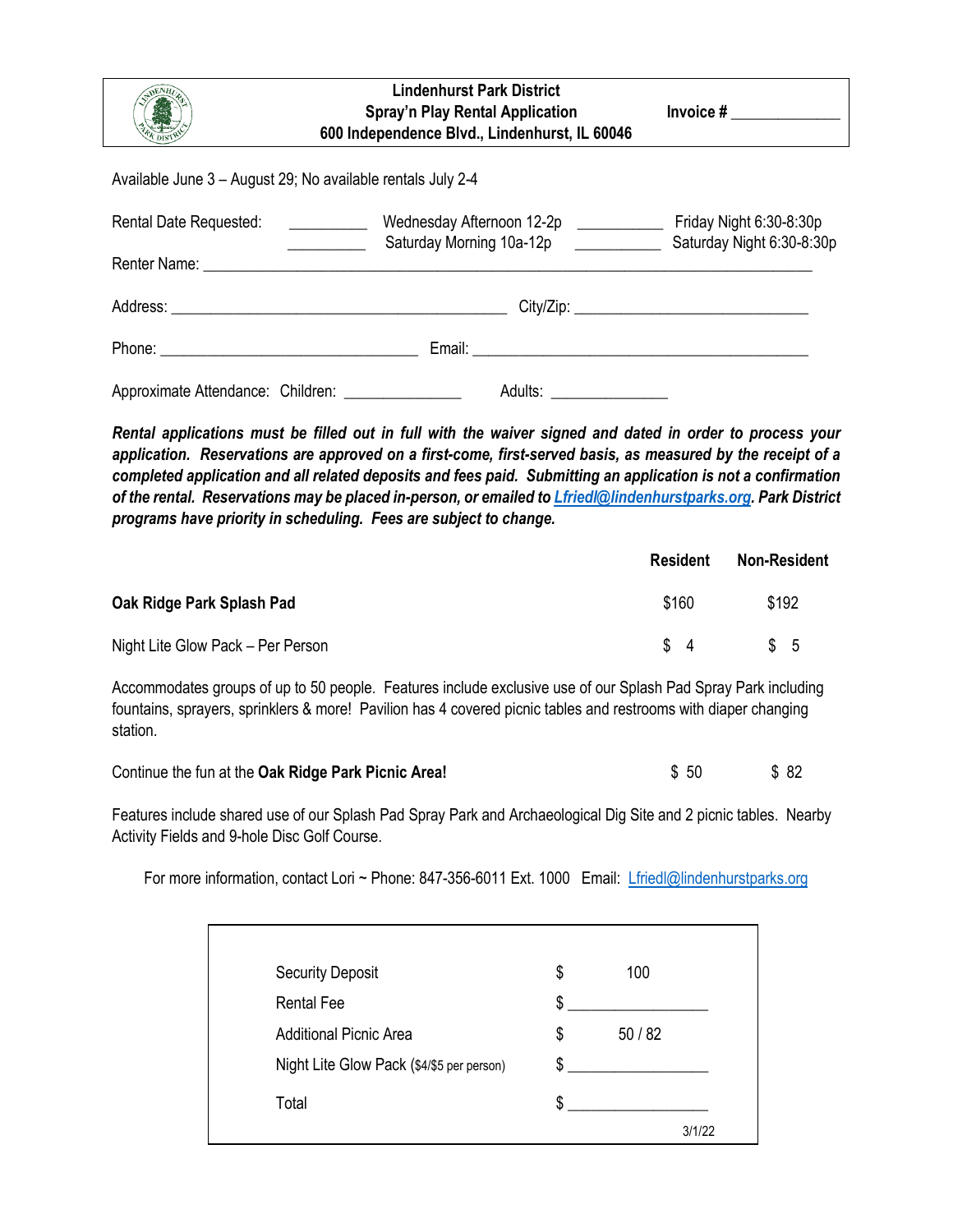## **RENTER RULES AND REGULATIONS**

**Alcohol:** No alcoholic beverages shall be sold, brought within, given away, delivered or consumed on District property. Any group found in violation will forfeit full security deposit.

**Attendance:** To ensure the safety of your guests, the total number of your party may not exceed capacity listed on the approved application. If the actual attendance is larger than the number stated on this application, the deposit may be forfeited.

**Behavior**: All activities must be conducted in an orderly manner. Foul or abusive language, attempted/physical confrontation is not permitted and will result in immediate expulsion from the facility. No running or rough play permitted.

**Cancellations**: Must be communicated 7 days prior to the rental date for a full refund, less a \$10 service fee. Lindenhurst Park District reserves the right to cancel any rental due to unforeseen circumstances that would prevent the renter from safely utilizing or reaching the rental facility (i.e. flood, fire etc.). In the case of a cancellation by Lindenhurst Park District, the renter shall receive a full refund of all rental fees including deposit.

**Check In:** A Park District Attendant will check you in at the beginning of your rental. Have your approved rental contract with you.

**Clean Up**: Park District property and equipment must be restored to its original condition and all decorations must be removed by the renter following the event. Building staff will empty garbage. Insufficient cleanup will affect the refund of the renter's deposit.

**Decorations**: Decorations may be affixed using painters tape, string or command hooks. No staples, tacks, screws, nails or other types of tape are permitted.

**Emergency:** If there is an emergency during your rental, please contact District Staff at 224-701-5019

**Hours:** All events must start and end per hours listed on the approved rental application to avoid an additional charge or loss of your deposit. No items can be stored at or delivered to the facility before or after your contracted time on the approved application.

**Night Lite Glow Pack:** For an additional fee you make rent our party lights and bubble machine. You will get enough material to make a pair of glow glasses and a glow necklace for each guest.

**Oak Ridge Park Picnic Area:** Continue your party for an additional fee exclusively at our picnic area adjacent from the Splash Pad. 2 Picnic tables, and unlimited fun at the archaeological dig site. Bring your shovels & buckets! Park rentals are available from 9a until sunset.

**Payment:** Payments can be made using cash, check or credit card (Visa, MasterCard or Discover). Checks should be made payable to Lindenhurst Park District. All fees are to be paid in full at the time of reservation. Any check or card returned for NSF will result in an additional \$25 charge.

**Pets:** Pets are not permitted on park property.

**Refreshments:** Food and drink are restricted to designated picnic areas only. Glass containers or coolers may not be brought into the Splash Pad area. Water fountain on site.

**Certificate of Insurance:** Tents, canopy's, inflatables or any type of staked equipment brought in from a rental company or personally owned must be listed for pre-approval and may require a Certificate of Insurance with a one-million dollar general liability coverage policy listing the Lindenhurst Park District as additionally insured. A copy must be provided to the Park District two weeks prior to the event. If requesting to sell food, a permit from The Lake County Health Department is mandatory.

**Renter:** A renter must be at least 21 years of age or older and in attendance for the duration of the event. The renter must declare on the application all activities which will take place on Park District property. The renter will assume full responsibility for the rental and is solely responsible for the actions of any member of their group.

Restroom: Restroom doors are on timers. Emergency lock release feature located inside restrooms.

**Safety Reminders:** For the safety and enjoyment of your guests – please make sure rules are known to all members of your party. Splash Park rules are posted at the facility.

**Security Deposit Refund:** The security deposit is due at the time of registration and is not include in the rental fees. After the event, an inspection of the premises will be completed. The deposit will be refunded in full if the renter complies with all rules and regulations on the rental application. It is further agreed to reimburse Lindenhurst Park District in full for any costs for repair, replacement or cleaning of the premises or equipment which exceed the amount of the deposit. All refunds are processed in the form of initial deposit payment. Upon approvals, refunds will be issued within 5 business days following the rental.

**Spray Features:** Spray features are motion activated and will turn off if not used within 15 minutes. To reactivate, use the motion sensor located on the pole near the water features.

**Tickets/Fees:** The renter may not charge an admission, sell tickets or solicit donations on Park District property without the written consent of the Park District Director and Board of Commissioners. This includes selling any articles or accepting orders for articles. Gambling in any form is prohibited.

**Weather:** Use of the Splash Pad facility is prohibited when thunder is heard or lightning is seen, including a 30- minute period after the last thunder or lightning is detected. In case of inclement weather where cancellation is made by Park District, we will notify you and we will be happy to reschedule your event within the same season or issue a complete refund. If severe weather shortens a rental, the cost will be pro-rated to match the time used rounded off to the half-hour. Reschedule requests made by the renter are subject to availability and an administrative fee of \$10.00

**Initial \_\_\_\_\_\_\_\_\_\_**